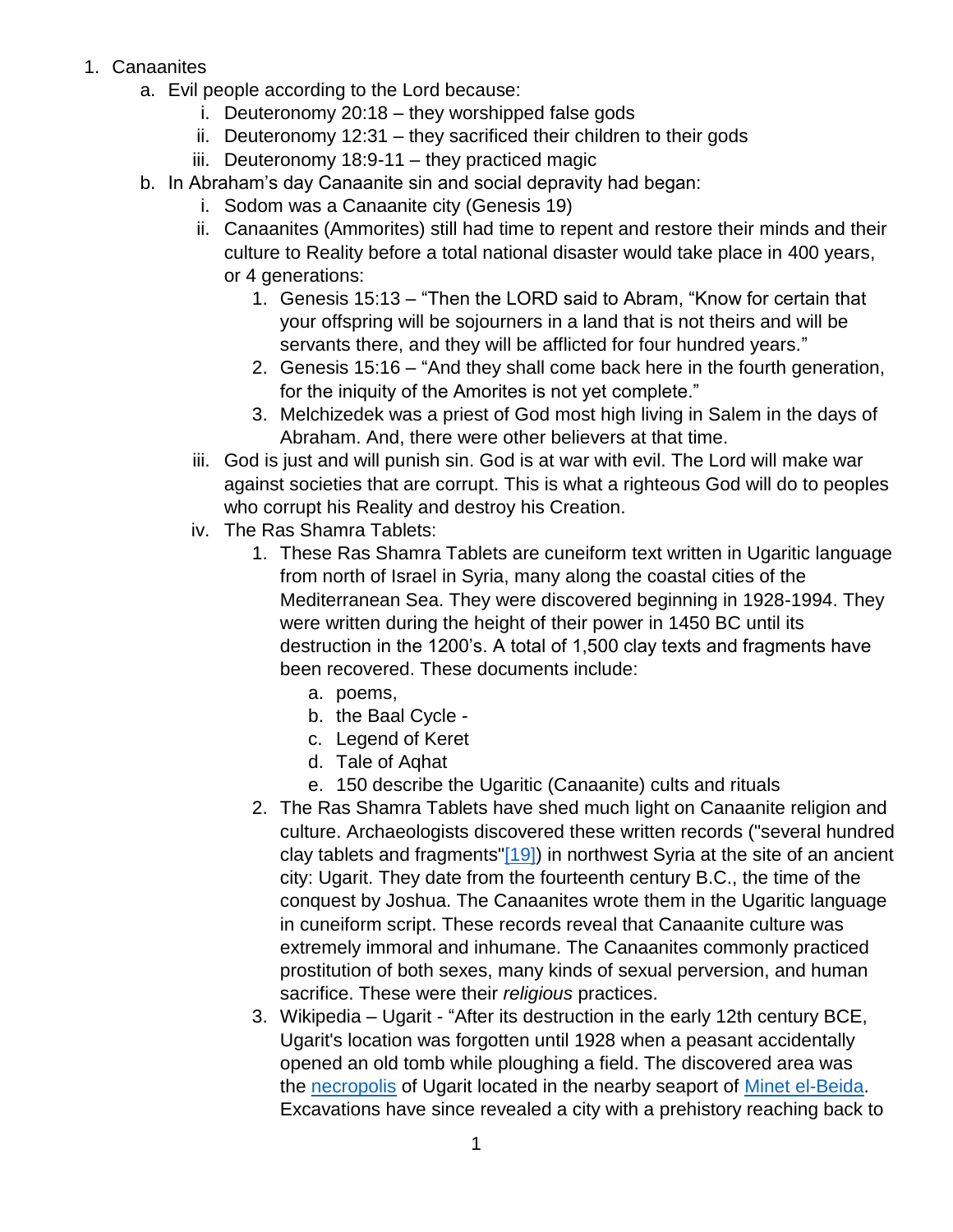c. 6000 BCE.<sup>[\[15\]](https://en.wikipedia.org/wiki/Ugarit#cite_note-MargueriteYon-15)</sup> The site is a sixty-five foot high mound. Archaeologically, Ugarit is considered quintessentially [Canaanite.](https://en.wikipedia.org/wiki/Canaan)<sup>[\[16\]](https://en.wikipedia.org/wiki/Ugarit#cite_note-16)</sup>

- v. Leon J Wood in "A Survey of Israel's History" writes: "Canaan was advanced in material culture.
	- 1. Cities were well laid out, and
	- 2. houses showed good design and construction.
	- 3. Floors of buildings were often paved or plastered.
	- 4. Drainage systems had been developed.
	- 5. Workers were skilled in the use of:
		- a. copper,
		- b. lead, and
		- c. gold.
	- 6. Pottery was among the finest anywhere in the world.
	- 7. Extensive trade was conducted with foreign countries, including;
		- a. Egypt,
		- b. Northern Mesopotamia, and
		- c. Cyprus.
	- 8. In technical knowledge, Canaanites were much in advance of Israelites who had spent the past forty years in nomadic conditions of the desert.
	- 9. In this cultural disparity lay grave danger for Israel: a danger which soon issued in sad reality.
	- 10.History shows that less developed cultures are normally absorbed by those more advanced.
	- 11.In years which followed, Israel did not become absorbed by Canaan, but she did experience pronounced influence.
		- a. Had this involved only material culture, such as pottery manufacture, city construction, or methods of farming, there could even have been benefit;
		- b. but when it came to include ways of thinking, ideas, and especially religious belief and practice, the harm was great."
- vi. The Biblical record of Canaanite's false philosophy, false reality and false religion:
	- 1. Leviticus 18:1-30
		- a. Lev. 18:1-5 "The Lord said to Moses, "Speak to the Israelites and say to them: 'I am the Lord your God. You must not do as they do in Egypt, where you used to live, and you must not do as they do in the land of Canaan, where I am bringing you. Do not follow their practices. You must obey my laws and be careful to follow my decrees. I am the Lord your God. Keep my decrees and laws, for the person who obeys them will live by them. I am the Lord."
		- b. "Do not…"
			- i. 18:6-20 Do not have sexual relations with…family
			- ii. 18:6-20 Do not have sexual relations with people other than spouse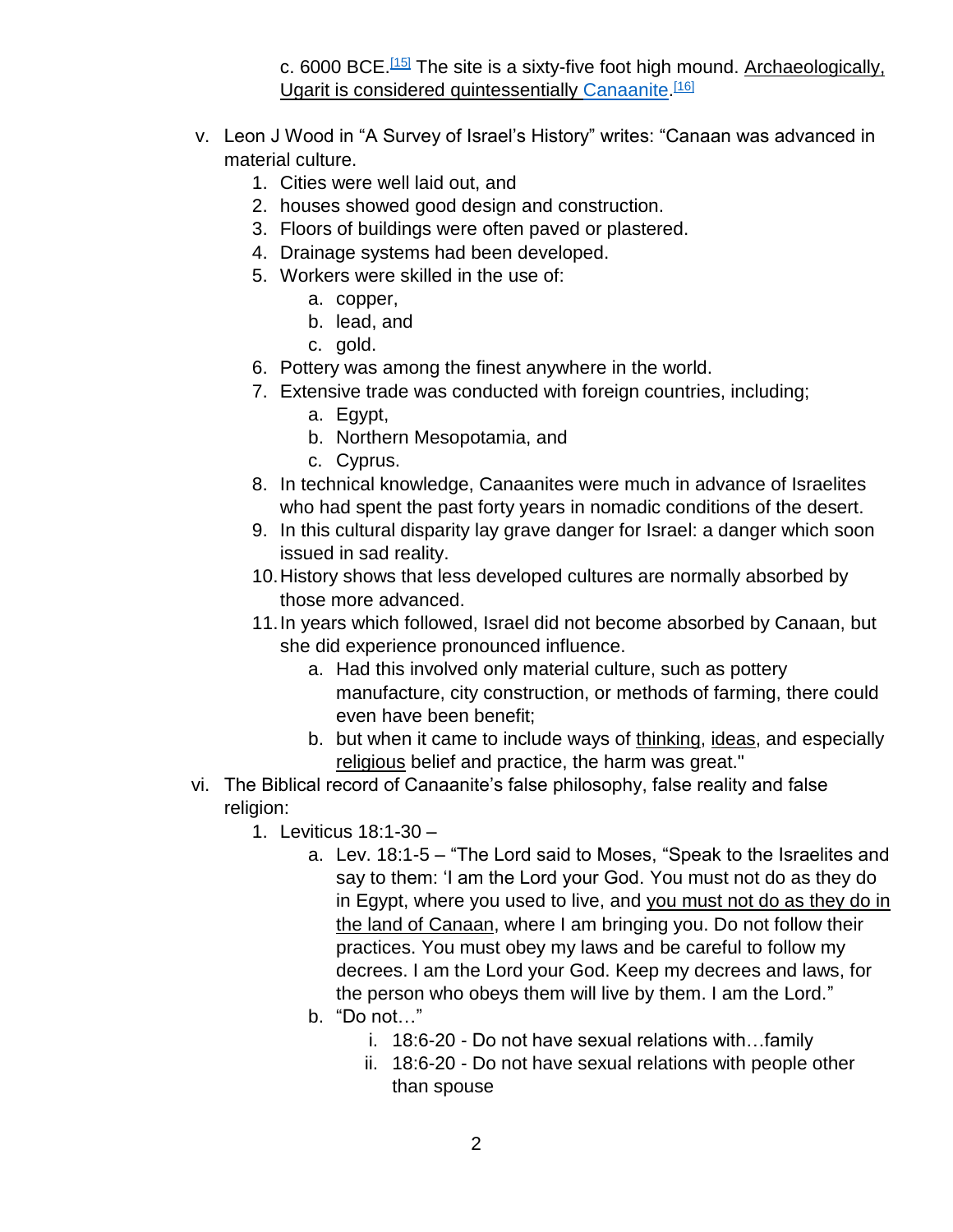- iii. 18:21 Do not give any of your children to be sacrificed to Molek…
- iv. 18:22 Do not have sexual relations with a man
- v. 18:23 Do not have sexual relations with an animal

Lev. 18:24-25 – "This is how the nations that I am going to drive out before you became defiled. Even the land was defiled; so I punished it for its sin, and the land vomited out its inhabitants…for all these things were done by the people who lived in the land before you, and the land became defiled. AND IF YOU defile the land, it will vomit you out as it vomited out the nations that were before you…do not follow any of the detestable customs that were practiced before you came…"



Verses:

- 1. Ezekiel 23:39 attach practice to worship of YHWH
- 2. 2 Chron. 28:2-3 and 33:6 King Ahaz and King Manasseh
- 3. Leviticus 20:4-5 "And if the people of the land do at all close their eyes to that man when he gives one of his children to Molech, and do not put him to death, **<sup>5</sup>** then I will set my face against that man and against his clan and will cut them off from among their people, him and all who follow him in whoring after Molech."
- 4. Deuteronomy 12:29-31 ""When the Lord your God cuts off before you the nations whom you go in to dispossess, and you dispossess them and dwell in their land, **<sup>30</sup>** take care that you be not ensnared to follow them, after they have been destroyed before you, and that you do not inquire about their gods, saying, 'How did these nations serve their gods?—that I also may do the same.' **<sup>31</sup>** You shall not worship the Lord your God in that way, for every abominable thing